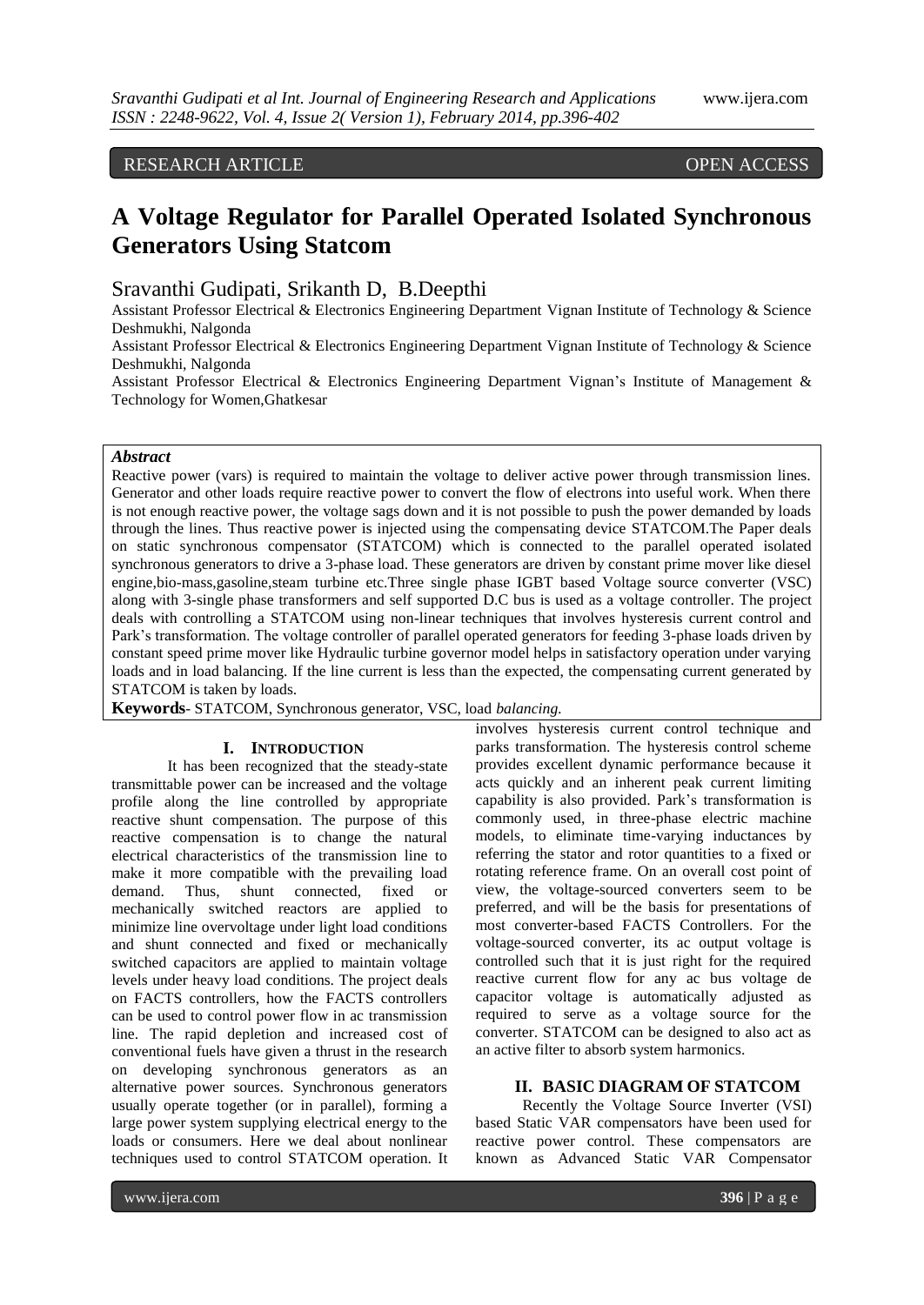(ASVC) or Static Synchronous Compensator (STATCOM)



Fig.1: Synchronous compensator

A STATCOM is comparable to a Synchronous Condenser (or Compensator) which can supply variable reactive power and regulate the voltage of the bus where it is connected. The equivalent circuit of a Synchronous Condenser (SC) is shown in Fig 1 which shows a variable AC voltage source (E) whose magnitude is controlled by adjusting the field current. Neglecting losses, the phase angle (δ) difference between the generated voltage (E) and the bus voltage (V) can be assumed to be zero. By varying the magnitude of E, the reactive current supplied by SC can be varied. When  $E = V$ , the reactive current output is zero. When  $E > V$ , the SC acts as a capacitor whereas when  $E < V$ , the SC acts as an inductor. When  $\delta = 0$ , the reactive current drawn (Ir) is given by

$$
I_r = \frac{V - E}{X'}\tag{1}
$$

The steady state control characteristics of a STATCOM are shown in Fig 2.The losses in the STATCOM are neglected and I<sub>STATCOM</sub> is assumed to be purely reactive. As in the case of a SVC, the negative current indicates capacitive operation while positive current indicates inductive operation. The limits on the capacitive and inductive currents are symmetric (+ or - Imax). The positive slope BC is provided for the V-I characteristic to

- (i) Prevents the STATCOM hitting the limits.
- (ii) Allows parallel operation of two or more units.



# **III. CONTROL STRATEGIES 3.1. HYSTERESIS CURRENT CONTROL**

The hysteresis control is used for rapid switching of each switch according to the continuous measurement of the difference between the STATCOM supply current and reference sinusoidal current. The basic principle of current hysteresis control technique is that the switching signals are derived from the comparison of the current error signal with a fixed width hysteresis band width simple, extreme robustness, good stability, fast dynamic, this current control technique exhibits some unsatisfactory features. Hysteresis control the phase output current is fed back to compared with the reference current. In this approach a sine reference current wave is compared to the actual phase current wave. As the current exceeds a prescribed hysteresis band, the upper switch in the half-bridge is turned off and the lower switch is turned on. The total reference currents (i\*a, i\*b and i\*c) are compared with the sensed source currents (ia, ib and ic) which is some of source currents of both isolated synchronous generators. The error signal thus obtained is used to generate the ON/OFF switching patterns of the gate drive signals to the STATCOM by PWM hysteresis controller. The current errors are computed as:-



#### **3.2. PARK'S TRANSFORMATION**

Park's transformation is commonly used, in three-phase electric machine models, to eliminate time-varying inductances by referring the stator and rotor quantities to a fixed or rotating reference frame. In the case of a synchronous machine, the stator quantities are referred to the rotor.

$$
\frac{d\phi}{dt} = -[R][L]^{-1}\phi - \theta
$$
\n(5)

$$
\Pi = \Pi \tag{6}
$$

Where

$$
[L] = \begin{bmatrix} L_{ss} & L_{sr} \\ L_{rs} & L_{rr} \end{bmatrix}
$$
\n
$$
(7)
$$

Lss=self-inductance, Lsr=mutual inductance

www.ijera.com **397** | P a g e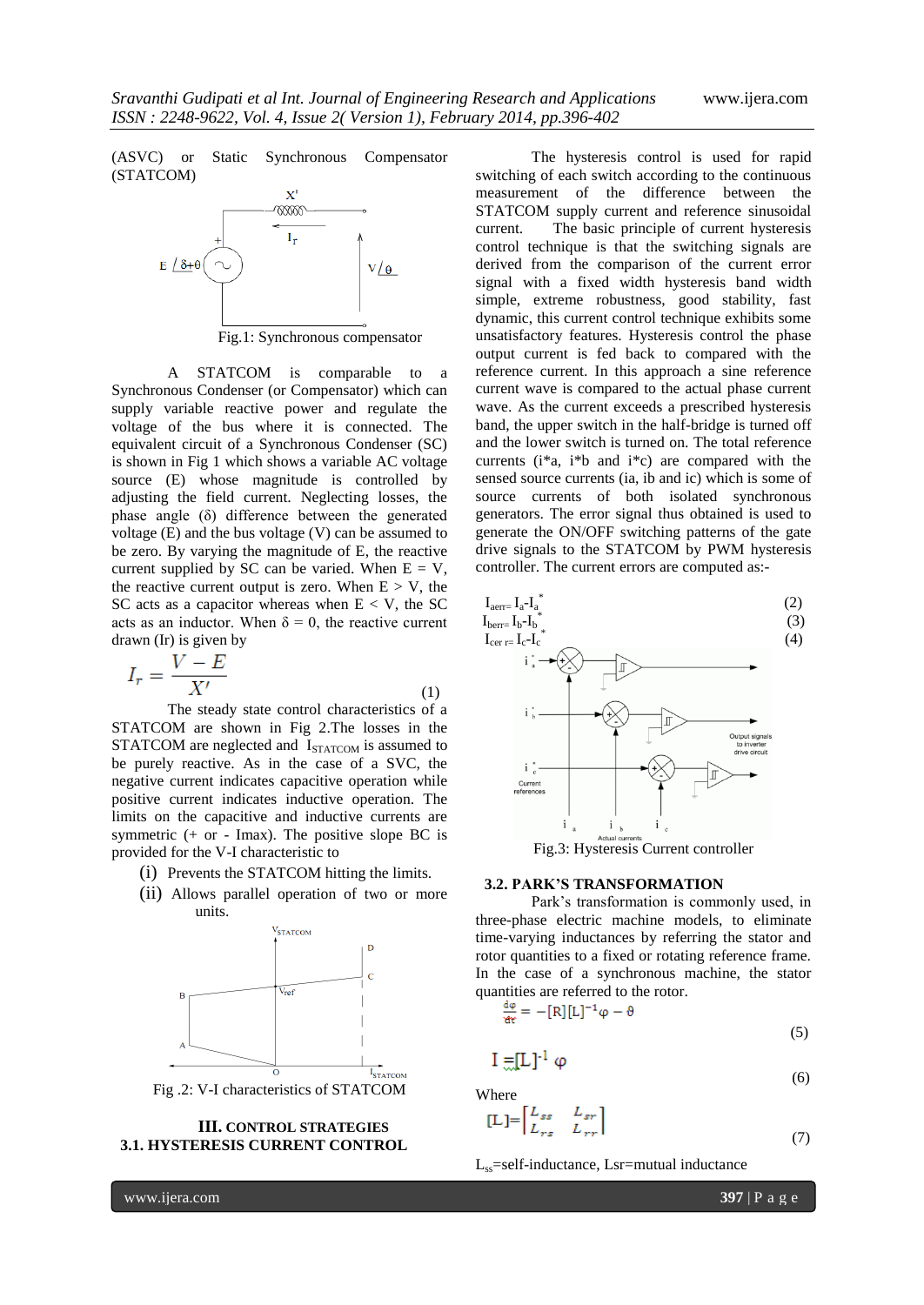$$
\mathbf{R} = \begin{bmatrix} R_s & 0 \\ 0 & R_r \end{bmatrix} \tag{8}
$$

For abc to dq0 transformation:-

$$
\begin{bmatrix} V_a \\ V_b \\ V_c \end{bmatrix} = \begin{bmatrix} C_{\text{p}} \end{bmatrix} \begin{bmatrix} V_d \\ V_q \\ V_0 \end{bmatrix}
$$

 (9)  $V_aV_bV_c$  =Voltages with reference to stator  $V_dV_qV_q$  Voltages with reference to rotor Where

$$
\begin{bmatrix}C_{\mathfrak{p}}\end{bmatrix} = \begin{bmatrix}K_d \cos\theta & K_q \sin\theta & K_0\\K_d \cos(\theta - 240) & K_q \sin(\theta - 240) & K_0\\K_d \cos(\theta - 240) & K_q \sin(\theta - 240) & K_0\end{bmatrix}
$$
\n(10)

Where  $K_d = 1.0$ ,  $K_d = -1.0$ ,  $K_0 = 1$ 

For dq0 to abc transformation:-

$$
\begin{bmatrix}\nV_d \\
V_q \\
V_0\n\end{bmatrix} = [C_p]^{-1} \begin{bmatrix}\nV_a \\
V_b \\
V_c\n\end{bmatrix}
$$
\n
$$
[K, \cos\theta \quad K, \cos(\theta - 240) \quad K, \cos(\theta + 240)]
$$
\n(11)

$$
[C_{p}]^{-1} = \begin{bmatrix} R_{1} \cos \theta & R_{1} \cos(\theta - 240) & R_{1} \cos(\theta + 240) \\ K_{2} \sin \theta & K_{2} \sin(\theta - 240) & K_{2} \sin(\theta + 240) \\ K_{3} & K_{3} & K_{3} \end{bmatrix}
$$
(12)

Where  $k_1 = (2/3 k_d)$ ,  $k_2 = (2/3 kq)$ ,  $k_3 = (1/3k_0)$ 

 Voltage equations for abc to dqo transformation:-  $V_a = V_d \sin(\omega t) + V_q \cos(\omega t) + V_0$  (13)

 $V_b = V_d \sin(\omega t - 2\pi/3) + V_q \cos(\omega t - 2\pi/3) + V_0$  (14)

 $V_c = V_d \sin(\omega t + 2\pi/3) + V_q \cos(\omega t + 2\pi/3) + V_0$  (15)

Voltage equations for dqo to abc transformation:-

$$
V_d = V_a \sin(\omega t) + V_a \sin(\omega t - 2\pi/3) + V_c \sin(\omega t + 2\pi/3)
$$
\n(16)

 $V_d = V_a \cos(\omega t) + V_a \cos(\omega t - 2\pi/3) + V_c \cos(\omega t + 2\pi/3)$ 

$$
V_0 = 1/3(V_a + V_b + V_c)
$$
\n(17)

Where  $\omega$ =rotation speed (rad/s) of the rotating frame.

The abc to dq0 Transformation block computes the direct axis, quadratic axis, and zero sequence quantities in a two-axis rotating reference frame for a three-phase sinusoidal signal. The transformation is the same for the case of a threephase current we simply replace the  $V_a$ ,  $V_b$ ,  $V_c$ ,  $V_d$ ,  $V_q$ , and  $V_0$  variables with the  $I_a$ ,  $I_b$ ,  $I_c$ ,  $I_d$ ,  $I_q$ , and  $I_0$ variables. This transformation is commonly used in three-phase electric machine models, where it is known as a Park's transformation. It allows us to

eliminate time-varying inductances by referring the stator and rotor quantities.

# **IV. BLOCK DIAGRAM OF THE SYSTEM**

Block diagram consists of Synchronous generator system driving load with shunt compensation using STATCOM. dq0 and inverse dq0 transformation block produces referenced source currents which are compared with sensed source currents in comparator. The comparator gives error signal obtained to the pulse generator block which generates gate pulses using hysteresis control technique. This gate signals triggers the STATCOM in order to generate compensating current. This compensating current induces into line with help of shunt connected three single phase transformers. The resultant current flows through lines to drive loads. Implementation of nonlinear control of STATCOM using MATLAB consists of following subsystems.



Fig.4: Block diagram of system

#### **4.1. GENERATING SYSTEM**

Generation circuit employs mainly consists of two generating units. Each unit consists of a synchronous machines attached to steam turbine and governor. The turbine and governor is connected in order to supply positive mechanical power to make synchronous machine acts as generator. The Steam Turbine and Governor block implements a complete compound steam prime mover, including a speed governing system, a four-stage steam turbine, and a shaft with up to four masses. The speed governing system consists of a proportional regulator, a speed relay, and a servomotor controlling the gate opening. The mechanical power  $P_m$  is developed using the turbine shaft model where as field voltage  $V_f$  is generated by excitation blocks. This  $P_m, V_f$  acts as inputs to the synchronous machine. By receiving inputs from steam turbine and governor system synchronous machine generates power feeding lines a, b, c. The same process takes place in generating unit two also. Thus two generating units operate in parallel generate power that fed loads through transmission lines.The generating system is shown in below figure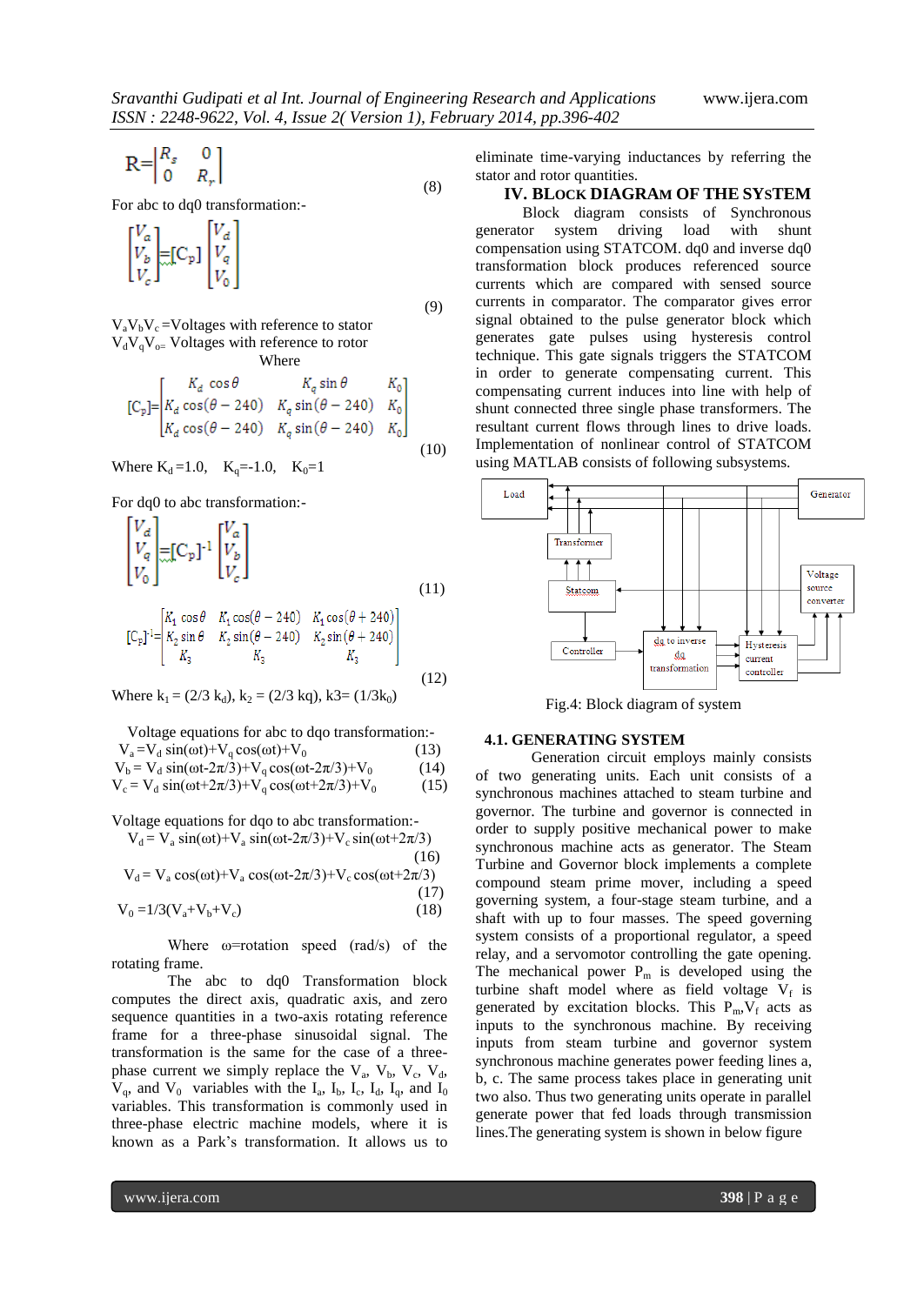

#### **4.2 TRANSFORMATION SYSTEM**

This involves abc-dq0 and dq0-abc transformations using parks transformation formulae. In general all systems are nonlinear. It is not possible to change nonlinear parameters. We can change system parameters linear mode .So we are converting non linear to linear i.e. three phase to two phase). Here three phase is converted to two phase in order to modify parameters and by using filters unwanted ripples are eliminated. The transformation system is shown in fig 6



Fig .6: Transformation system

#### **4.3 HYSTERESIS SYSTEM**

The obtained error signal from transformation system and the reference signals that are resulted from the voltage source inverter are processed here using the comparators flip flops and unit delay blocks resulting a switching pulses. Thus generated pulses are applied to gate terminal of STATCOM. The Hysteresis system is shown in fig 7





controller

#### **4.4 STATCOM SYSTEM**

STATCOM is main device using in this project. It takes, supply from dc source, and gate pulses generated by hysteresis control block. If line current is less than the compensating current generated by STATCOM is used by the loads. Feedback is connected to the PI controller in order to regulate the error between the capacitor voltage and its reference.



Fig.9: STATCOM system

#### **4.5 MAIN CIRCUIT LAYOUT**

The main circuit diagram is formed by connecting all the above discussed sub systems such as generation subsystem, STATCOM sub system, Hysteresis current block, load connected in proper manner as shown below fig 10.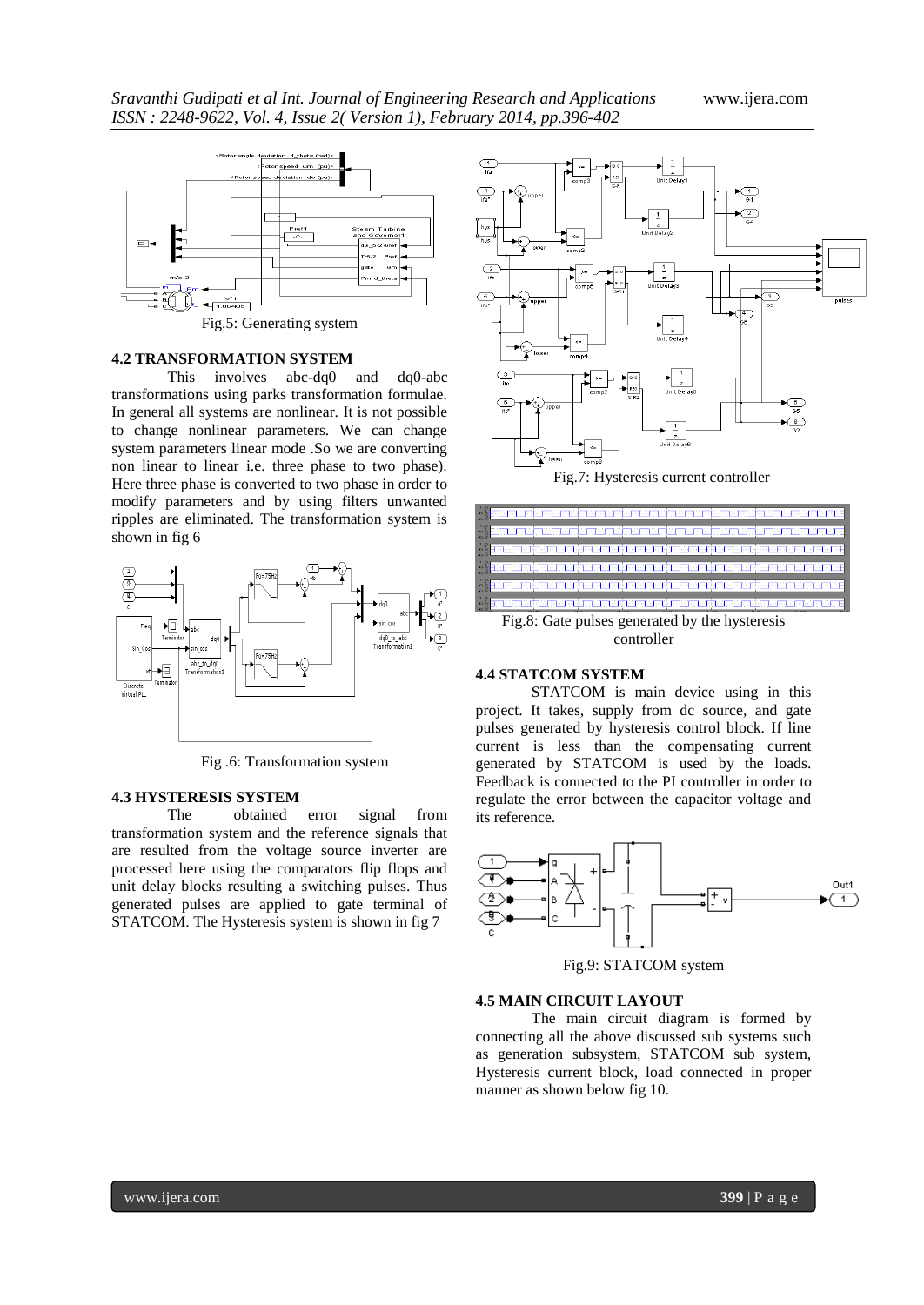

Fig.10: Main Simulink diagram

# **V. WORKING**

The generation sub system consisting of two parallel operated synchronous generators acts as an alternating current source. The current generated by this generating subsystem is used to drive loads. Line current is directly going to transformation subsystem where three phase power is converted into two phase power with the help of Park transformation to eliminate time-varying inductances by referring the stator and rotor quantities to a fixed or rotating reference frame and then again it is converted to three phase power. The currents obtained from this block are called as reference source currents. Thus error signals obtained after comparing these reference source currents with compared with sensed source currents is fed to hysteresis current control block. The gate pulses required to trigger thyristors in STATCOM are generated from hysteresis current control block and its inverse pulse signal by Boolean data type conversion. This gate signals trigger thyristors in voltage source converter correspondingly. The dc source is connected on dc

terminal side of STATCOM and ac terminals to lines with the help of single phase transformers. When thyristors are fired in proper sequence STATCOM generates compensating current which induces into transmission lines through shunt connected single phase transformers. Feedback is connected to the PI controller in order to regulate the error between the capacitor voltage and its reference.

# **VI. SIMULATION RESULTS AND ANALYSIS**

The simulation using the MATLAB**/** SIMULINK software environment and Sim Power Systems. The voltage and current wave forms in (p.u) of parallel operated generators are shown in the below figures.





Fig 12 Current vs time wave form at generation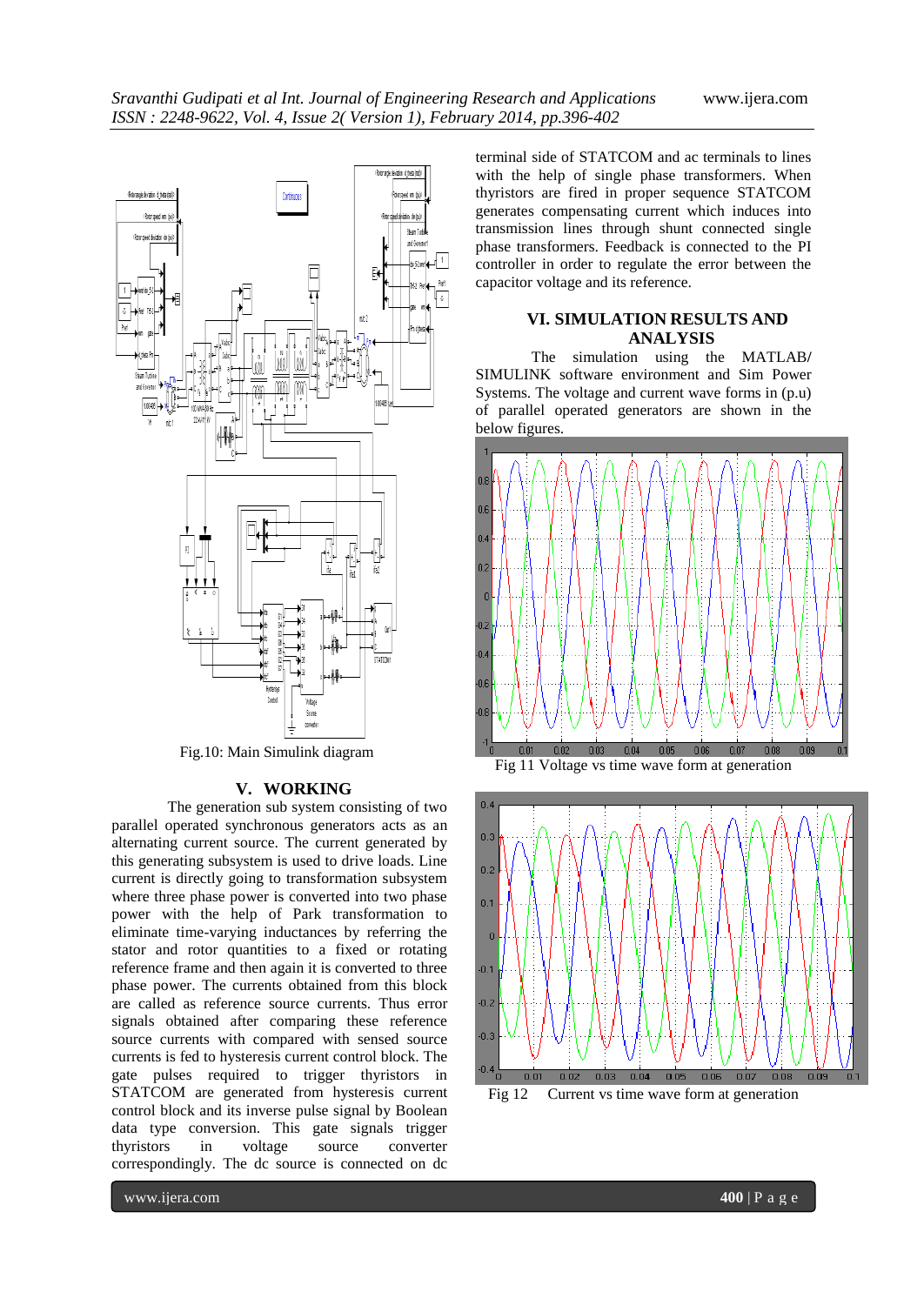*Sravanthi Gudipati et al Int. Journal of Engineering Research and Applications* www.ijera.com *ISSN : 2248-9622, Vol. 4, Issue 2( Version 1), February 2014, pp.396-402*





Fig 14 Current vs time wave form at Load

# **VII. COMPARISION OF THE PERFORMANCE OF THE SYSTEM BY THE USAGE OF COMPENSATING DEVICE**

The working of the system is faster with a shunt compensating device rather than without a shunt compensating device.

# WITH STATCOM



Fig.15: Voltage vs time wave form without STATCOM



#### **VIII. ANALYSIS OF RESULTS**

The performance of proposed voltage controller for isolated synchronous generators while feeding a 3 phase RLC load is satisfactory. If we compare fig 11 and 13 it is observed that the voltage distortions that are present in fig 11 are being removed by the STATCOM and is presented at load in fig 13.The compensating current generated by STATCOM is used to drive loads if the line current is sufficient enough. If we compare fig 12 with 14 it is evident that the compensating current generated by statcom is taken by load.

The operation of circuit resulted different values of voltage and current without the STATCOM and with STATCOM the results are Without STATCOM: - Voltage 0.88 p.u Current 0.32 p.u With STATCOM: - Voltage 0.94p.u Current 0.54 p.u

## **IX. CONCLUSION**

The proposed voltage controller of parallel operated synchronous generators for feeding 3-phase load driven by constant speed prime mover like hydraulic turbine governor model has resulted in quite satisfactory operation under varying loads. The proposed controller also helps in load balancing. If line current is less than expected, the

compensating current generated by STATCOM is taken by loads.

#### **REFERENCES**

- [1] Bhaskar, M.A.; Dash, S.S.; Subramani, C.; kumar, M.J.; Harish,D.; Shalini, R."Non Linear Control of STATCOM," Recent Trends inInformation,Telecommunocat -ion and Computing (ITC), 2010 International Conferenceon,vol., no., pp.190-195, 12-13 March 2010.
- [2] Bhim Sing, S.S.Murthy and Sushma Gupta "Analysis and Design of STATCOM based regulator for self excited induction Generator"IEEETRANSACTIONS ON ENERGY CONVERSION, VOL. 19, NO. 4, DECEMBER 2004.